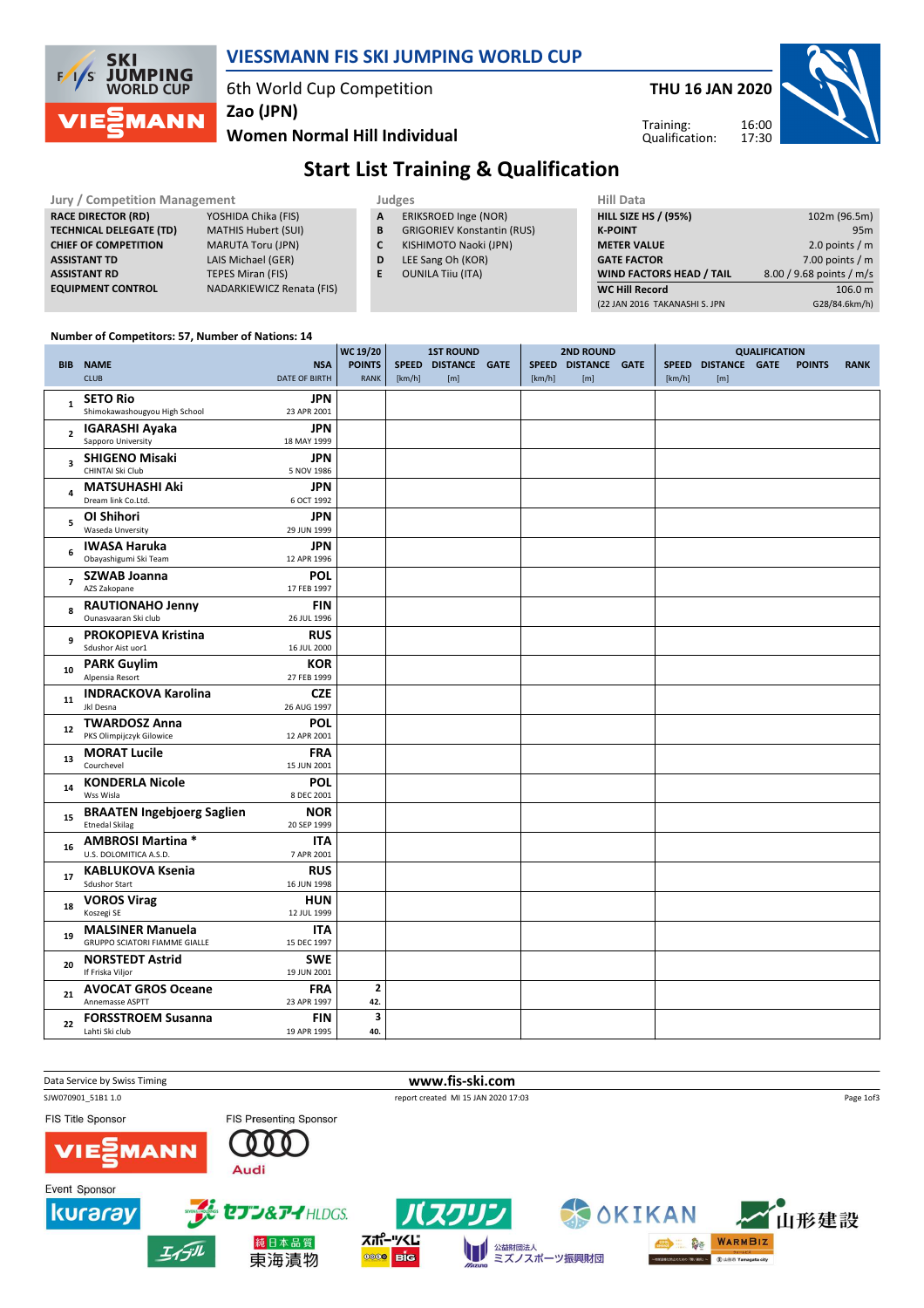

#### VIESSMANN FIS SKI JUMPING WORLD CUP

6th World Cup Competition

Women Normal Hill Individual Zao (JPN)

THU 16 JAN 2020

Training: Qualification:



## Start List Training & Qualification

|    |                                                              |                           | WC 19/20                 | <b>1ST ROUND</b> |                     |  |        | <b>2ND ROUND</b>    |              |                      |               |             |
|----|--------------------------------------------------------------|---------------------------|--------------------------|------------------|---------------------|--|--------|---------------------|--------------|----------------------|---------------|-------------|
|    | <b>BIB NAME</b>                                              | <b>NSA</b>                | <b>POINTS</b>            |                  | SPEED DISTANCE GATE |  |        | SPEED DISTANCE GATE | <b>SPEED</b> | <b>DISTANCE GATE</b> | <b>POINTS</b> | <b>RANK</b> |
|    | <b>CLUB</b>                                                  | DATE OF BIRTH             | <b>RANK</b>              | [km/h]           | [m]                 |  | [km/h] | [m]                 | [km/h]       | [m]                  |               |             |
|    | <b>KOBAYASHI Yuka</b>                                        | <b>JPN</b>                | 3                        |                  |                     |  |        |                     |              |                      |               |             |
| 23 | Chintai Ski Club                                             | 16 MAY 1994               | 40.                      |                  |                     |  |        |                     |              |                      |               |             |
|    | <b>MAKHINIA Irma</b>                                         | <b>RUS</b>                | $\overline{\phantom{a}}$ |                  |                     |  |        |                     |              |                      |               |             |
| 24 | Gbu Csp sochi                                                | 6 SEP 2002                | 36.                      |                  |                     |  |        |                     |              |                      |               |             |
|    | <b>KYKKAENEN Julia</b>                                       | <b>FIN</b>                | $\overline{\phantom{a}}$ |                  |                     |  |        |                     |              |                      |               |             |
| 25 | <b>KL SkiJumping Team</b>                                    | 17 APR 1994               | 36.                      |                  |                     |  |        |                     |              |                      |               |             |
| 26 | <b>RUNGGALDIER Elena</b>                                     | <b>ITA</b>                | 9                        |                  |                     |  |        |                     |              |                      |               |             |
|    | <b>GRUPPO SCIATORI FIAMME GIALLE</b>                         | 10 JUL 1990               | 34.                      |                  |                     |  |        |                     |              |                      |               |             |
| 27 | <b>IWABUCHI Kaori</b>                                        | JPN                       | 14                       |                  |                     |  |        |                     |              |                      |               |             |
|    | Kitano Construction Corp. Ski Club                           | 28 APR 1993               | 33.                      |                  |                     |  |        |                     |              |                      |               |             |
| 28 | <b>RAJDA Kinga</b>                                           | <b>POL</b>                | 17                       |                  |                     |  |        |                     |              |                      |               |             |
|    | Ss-R Lzs sokol szczyrk                                       | 22 DEC 2000               | 31.                      |                  |                     |  |        |                     |              |                      |               |             |
| 29 | <b>BRECL Jerneja</b>                                         | <b>SLO</b>                | 17                       |                  |                     |  |        |                     |              |                      |               |             |
|    | SSK Mislinja                                                 | 9 AUG 2001                | 31.                      |                  |                     |  |        |                     |              |                      |               |             |
| 30 | <b>IAKOVLEVA Lidiia</b>                                      | <b>RUS</b>                | 18                       |                  |                     |  |        |                     |              |                      |               |             |
|    | Saint-Petersburg KOR1 Dinamo                                 | 14 AUG 2001               | 30.                      |                  |                     |  |        |                     |              |                      |               |             |
| 31 | <b>KOMAR Katra</b>                                           | <b>SLO</b>                | 20                       |                  |                     |  |        |                     |              |                      |               |             |
|    | Ssk Bohinj                                                   | 16 MAY 2001               | 29.                      |                  |                     |  |        |                     |              |                      |               |             |
| 32 | <b>EDER Lisa</b>                                             | <b>AUT</b>                | 21                       |                  |                     |  |        |                     |              |                      |               |             |
|    | SK Saalfelden                                                | 12 AUG 2001               | 28.                      |                  |                     |  |        |                     |              |                      |               |             |
| 33 | <b>FREITAG Selina</b>                                        | <b>GER</b>                | 27                       |                  |                     |  |        |                     |              |                      |               |             |
|    | Sg Nickelhuette Aue                                          | 19 MAY 2001               | 27.                      |                  |                     |  |        |                     |              |                      |               |             |
| 34 | <b>ROGELJ Spela</b>                                          | <b>SLO</b>                | 30                       |                  |                     |  |        |                     |              |                      |               |             |
|    | SSK Ilirija                                                  | 8 NOV 1994                | 26.                      |                  |                     |  |        |                     |              |                      |               |             |
| 35 | <b>WUERTH Svenja</b>                                         | <b>GER</b>                | 43                       |                  |                     |  |        |                     |              |                      |               |             |
|    | SV Baiersbronn                                               | 20 AUG 1993               | 24.                      |                  |                     |  |        |                     |              |                      |               |             |
| 36 | <b>MALSINER Lara</b><br><b>GRUPPO SCIATORI FIAMME GIALLE</b> | <b>ITA</b><br>14 APR 2000 | 44<br>23.                |                  |                     |  |        |                     |              |                      |               |             |
|    |                                                              |                           | 47                       |                  |                     |  |        |                     |              |                      |               |             |
| 37 | <b>CLAIR Julia</b><br>Xonrupt                                | <b>FRA</b><br>20 MAR 1994 | 22.                      |                  |                     |  |        |                     |              |                      |               |             |
|    |                                                              |                           | 49                       |                  |                     |  |        |                     |              |                      |               |             |
| 38 | <b>REISCH Agnes</b><br>Wsv Isny                              | GER<br>11 OCT 1999        | 21.                      |                  |                     |  |        |                     |              |                      |               |             |
|    | <b>AVVAKUMOVA Irina</b>                                      | <b>RUS</b>                | 63                       |                  |                     |  |        |                     |              |                      |               |             |
| 39 | Moscow Region TSSP OVS Dinamo                                | 14 SEP 1991               | 19.                      |                  |                     |  |        |                     |              |                      |               |             |
|    | <b>MARUYAMA Nozomi</b>                                       | <b>JPN</b>                | 65                       |                  |                     |  |        |                     |              |                      |               |             |
| 40 | Meiji University                                             | 2 JUN 1998                | 17.                      |                  |                     |  |        |                     |              |                      |               |             |
|    | <b>STROEM Anna Odine</b>                                     | <b>NOR</b>                | 65                       |                  |                     |  |        |                     |              |                      |               |             |
| 41 | Alta If                                                      | 17 APR 1998               | 17.                      |                  |                     |  |        |                     |              |                      |               |             |
|    | <b>SETO Yuka</b>                                             | <b>JPN</b>                | 68                       |                  |                     |  |        |                     |              |                      |               |             |
| 42 | Hokkaido High-Tech Athlete Club                              | 22 FEB 1997               | 16.                      |                  |                     |  |        |                     |              |                      |               |             |
|    | <b>GOERLICH Luisa</b>                                        | <b>GER</b>                | 76                       |                  |                     |  |        |                     |              |                      |               |             |
| 43 | WSV 08 Lauscha                                               | 21 DEC 1998               | 15.                      |                  |                     |  |        |                     |              |                      |               |             |
|    | <b>TIKHONOVA Sofia</b>                                       | <b>RUS</b>                | 81                       |                  |                     |  |        |                     |              |                      |               |             |
| 44 | Saint-Petersburg KOR1 Dinamo                                 | 16 NOV 1998               | 14.                      |                  |                     |  |        |                     |              |                      |               |             |
|    | <b>SEYFARTH Juliane</b>                                      | <b>GER</b>                | 86                       |                  |                     |  |        |                     |              |                      |               |             |
| 45 | WSC 07 Ruhla                                                 | 19 FEB 1990               | 13.                      |                  |                     |  |        |                     |              |                      |               |             |
| 46 | <b>SEIFRIEDSBERGER Jacqueline</b>                            | <b>AUT</b>                | 108                      |                  |                     |  |        |                     |              |                      |               |             |
|    | SC Waldzell-Oberoesterreich                                  | 20 JAN 1991               | 12.                      |                  |                     |  |        |                     |              |                      |               |             |
| 47 | <b>KRIZNAR Nika</b>                                          | <b>SLO</b>                | 128                      |                  |                     |  |        |                     |              |                      |               |             |
|    | Ssk Alpina ziri                                              | 9 MAR 2000                | 11.                      |                  |                     |  |        |                     |              |                      |               |             |
|    | والممعط الممتعطمهم                                           |                           |                          |                  |                     |  |        |                     |              |                      |               |             |

| technical break |
|-----------------|
|                 |

| 48 | $- \cdot \cdot$<br><b>NOR</b><br>nd<br>۱۱۱۲د<br>. | 134 |  |  |
|----|---------------------------------------------------|-----|--|--|
|    | 100                                               | 10. |  |  |